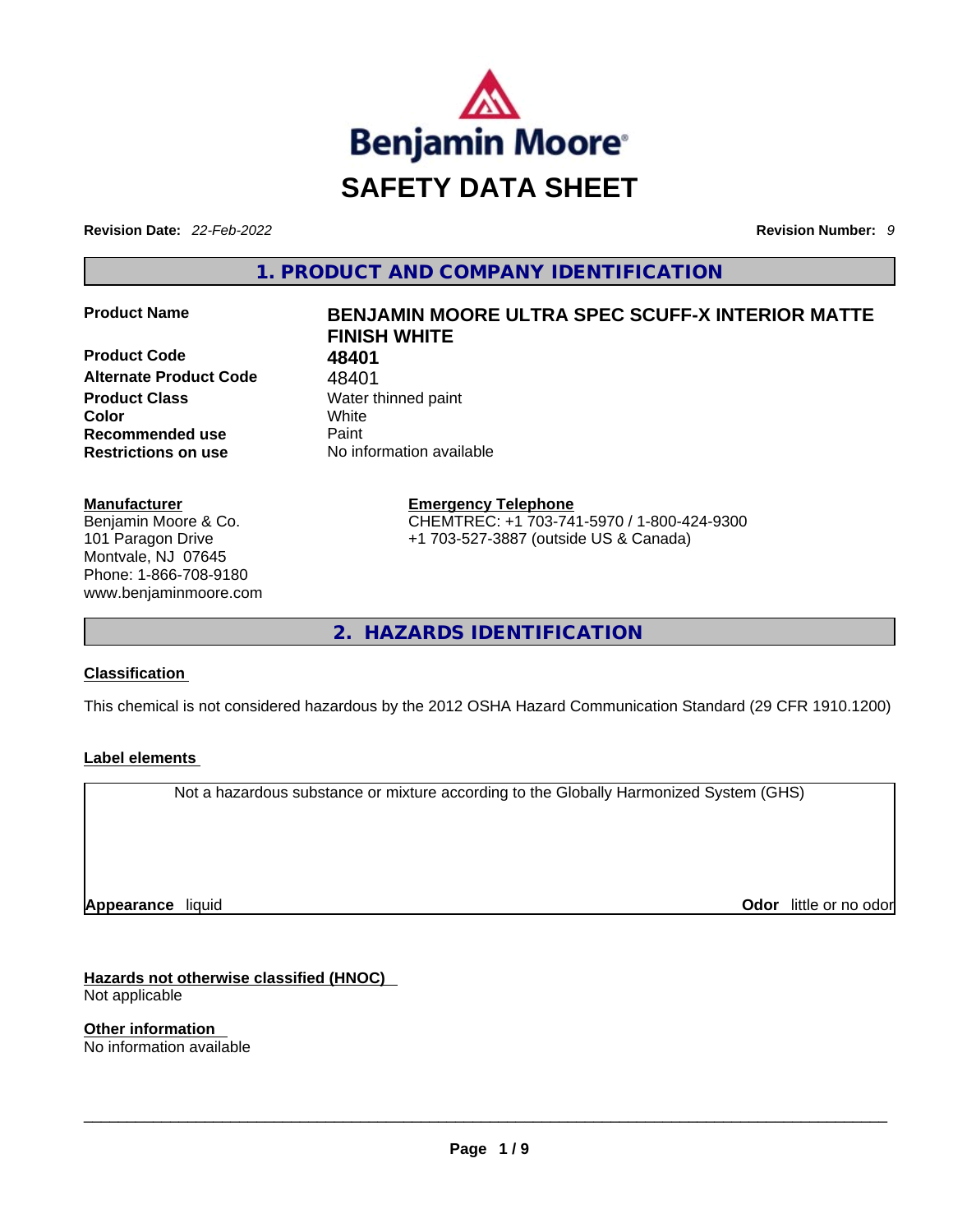**WARNING:** This product contains isothiazolinone compounds at levels of <0.1%. These substances are biocides commonly found in most paints and a variety of personal care products as a preservative. Certain individuals may be sensitive or allergic to these substances, even at low levels.

### **3. COMPOSITION INFORMATION ON COMPONENTS**

| <b>Chemical name</b>                      | CAS No.    | Weight-%    |
|-------------------------------------------|------------|-------------|
| Titanium dioxide                          | 13463-67-7 | $20 - 25$   |
| Kaolin, calcined                          | 66402-68-4 | $1 - 5$     |
| Propanoic acid, 2-methyl-, monoester with | 25265-77-4 | 1 - 5       |
| 2,2,4-trimethyl-1,3-pentanediol           |            |             |
| Sodium C14-C16 olefin sulfonate           | 68439-57-6 | $0.1 - 0.5$ |

|                                                  | 4. FIRST AID MEASURES                                                                                    |
|--------------------------------------------------|----------------------------------------------------------------------------------------------------------|
| <b>General Advice</b>                            | No hazards which require special first aid measures.                                                     |
| <b>Eye Contact</b>                               | Rinse thoroughly with plenty of water for at least 15 minutes and consult a<br>physician.                |
| <b>Skin Contact</b>                              | Wash off immediately with soap and plenty of water while removing all<br>contaminated clothes and shoes. |
| <b>Inhalation</b>                                | Move to fresh air. If symptoms persist, call a physician.                                                |
| Ingestion                                        | Clean mouth with water and afterwards drink plenty of water. Consult a physician<br>if necessary.        |
| <b>Most Important</b><br><b>Symptoms/Effects</b> | None known.                                                                                              |
| <b>Notes To Physician</b>                        | Treat symptomatically.                                                                                   |
|                                                  | 5. FIRE-FIGHTING MEASURES                                                                                |

| <b>Suitable Extinguishing Media</b>                   | Use extinguishing measures that are appropriate to local<br>circumstances and the surrounding environment.                                   |
|-------------------------------------------------------|----------------------------------------------------------------------------------------------------------------------------------------------|
| Protective equipment and precautions for firefighters | As in any fire, wear self-contained breathing apparatus<br>pressure-demand, MSHA/NIOSH (approved or equivalent)<br>and full protective gear. |
| <b>Specific Hazards Arising From The Chemical</b>     | Closed containers may rupture if exposed to fire or<br>extreme heat.                                                                         |
| Sensitivity to mechanical impact                      | No                                                                                                                                           |
| Sensitivity to static discharge                       | No.                                                                                                                                          |
| <b>Flash Point Data</b>                               |                                                                                                                                              |
|                                                       |                                                                                                                                              |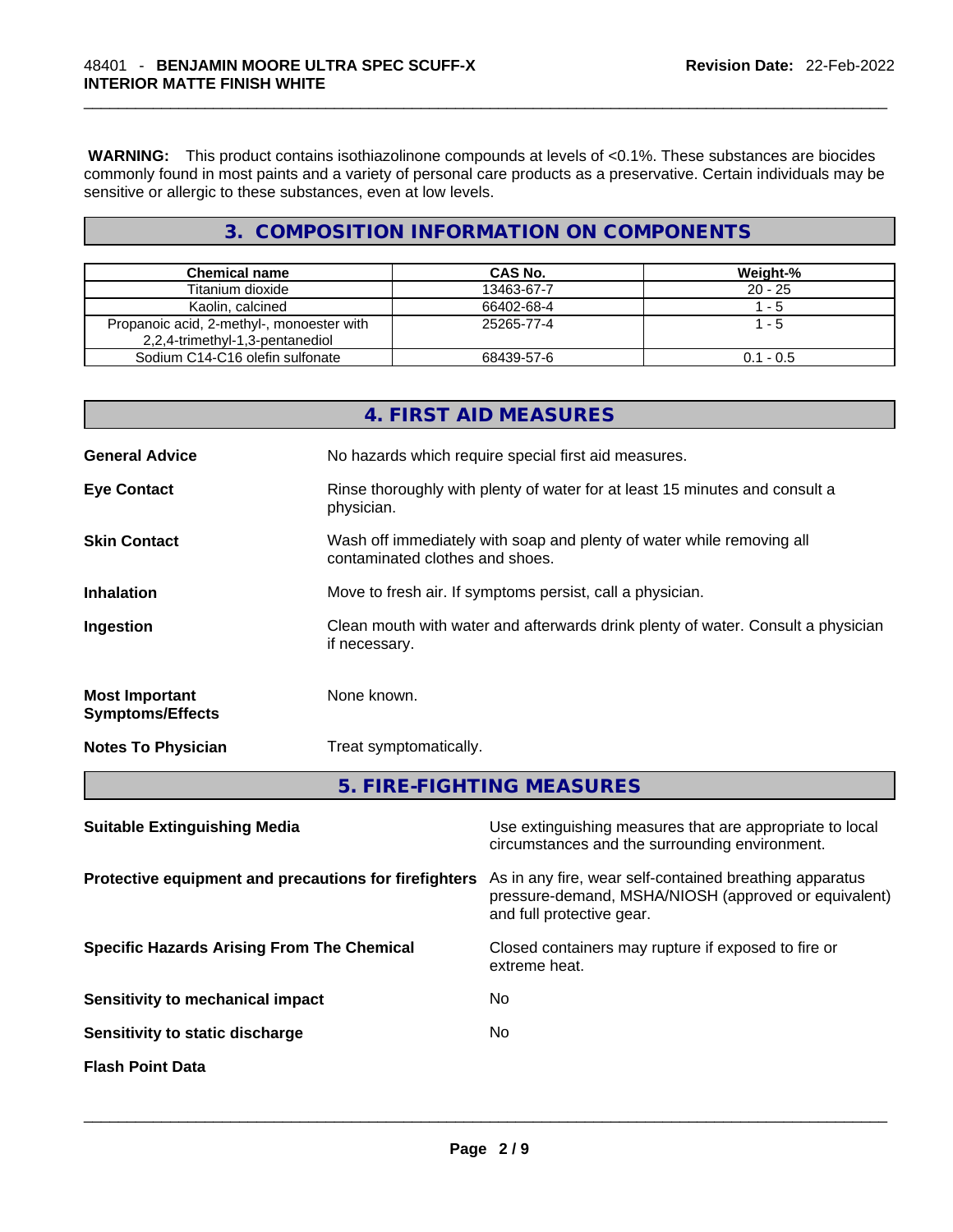| Flash point (°F)<br>Flash Point (°C)<br><b>Method</b>         |                        | Not applicable<br>Not applicable<br>Not applicable |                                |
|---------------------------------------------------------------|------------------------|----------------------------------------------------|--------------------------------|
| <b>Flammability Limits In Air</b>                             |                        |                                                    |                                |
| Lower flammability limit:<br><b>Upper flammability limit:</b> |                        | Not applicable<br>Not applicable                   |                                |
| <b>NFPA</b><br>Health: 1                                      | <b>Flammability: 0</b> | <b>Instability: 0</b>                              | <b>Special: Not Applicable</b> |
| <b>NFPA Legend</b><br>0 - Not Hazardous<br>1 - Slightly       |                        |                                                    |                                |

- 
- 2 Moderate 3 - High
- 4 Severe

*The ratings assigned are only suggested ratings, the contractor/employer has ultimate responsibilities for NFPA ratings where this system is used.* 

*Additional information regarding the NFPA rating system is available from the National Fire Protection Agency (NFPA) at www.nfpa.org.* 

#### **6. ACCIDENTAL RELEASE MEASURES**

| <b>Personal Precautions</b>      | Avoid contact with skin, eyes and clothing. Ensure adequate ventilation.                                                                                                         |
|----------------------------------|----------------------------------------------------------------------------------------------------------------------------------------------------------------------------------|
| <b>Other Information</b>         | Prevent further leakage or spillage if safe to do so.                                                                                                                            |
| <b>Environmental precautions</b> | See Section 12 for additional Ecological Information.                                                                                                                            |
| <b>Methods for Cleaning Up</b>   | Soak up with inert absorbent material. Sweep up and shovel into suitable<br>containers for disposal.                                                                             |
|                                  | 7. HANDLING AND STORAGE                                                                                                                                                          |
| <b>Handling</b>                  | Avoid contact with skin, eyes and clothing. Avoid breathing vapors, spray mists or<br>sanding dust. In case of insufficient ventilation, wear suitable respiratory<br>equipment. |
| <b>Storage</b>                   | Keep container tightly closed. Keep out of the reach of children.                                                                                                                |
| <b>Incompatible Materials</b>    | No information available                                                                                                                                                         |

### **8. EXPOSURE CONTROLS/PERSONAL PROTECTION**

#### **Exposure Limits**

| <b>Chemical name</b> | <b>ACGIH TLV</b>                                            | <b>OSHA PEL</b>              |
|----------------------|-------------------------------------------------------------|------------------------------|
| Titanium dioxide     | TWA: $10 \text{ mg/m}^3$                                    | 15 mg/m $3$ - TWA            |
| Kaolin, calcined     | STEL: 10 mg/m $3$ Zr                                        | 5 mg/m <sup>3</sup> - TWA    |
|                      | 'TWA: 5 mg/m <sup>3</sup> Zr TWA: 0.02 mg/m <sup>3</sup> Mn | $5 \text{ mg/m}^3$ - Ceiling |
|                      | respirable particulate matter                               |                              |
|                      | TWA: $0.1 \text{ mg/m}^3$ Mn inhalable                      |                              |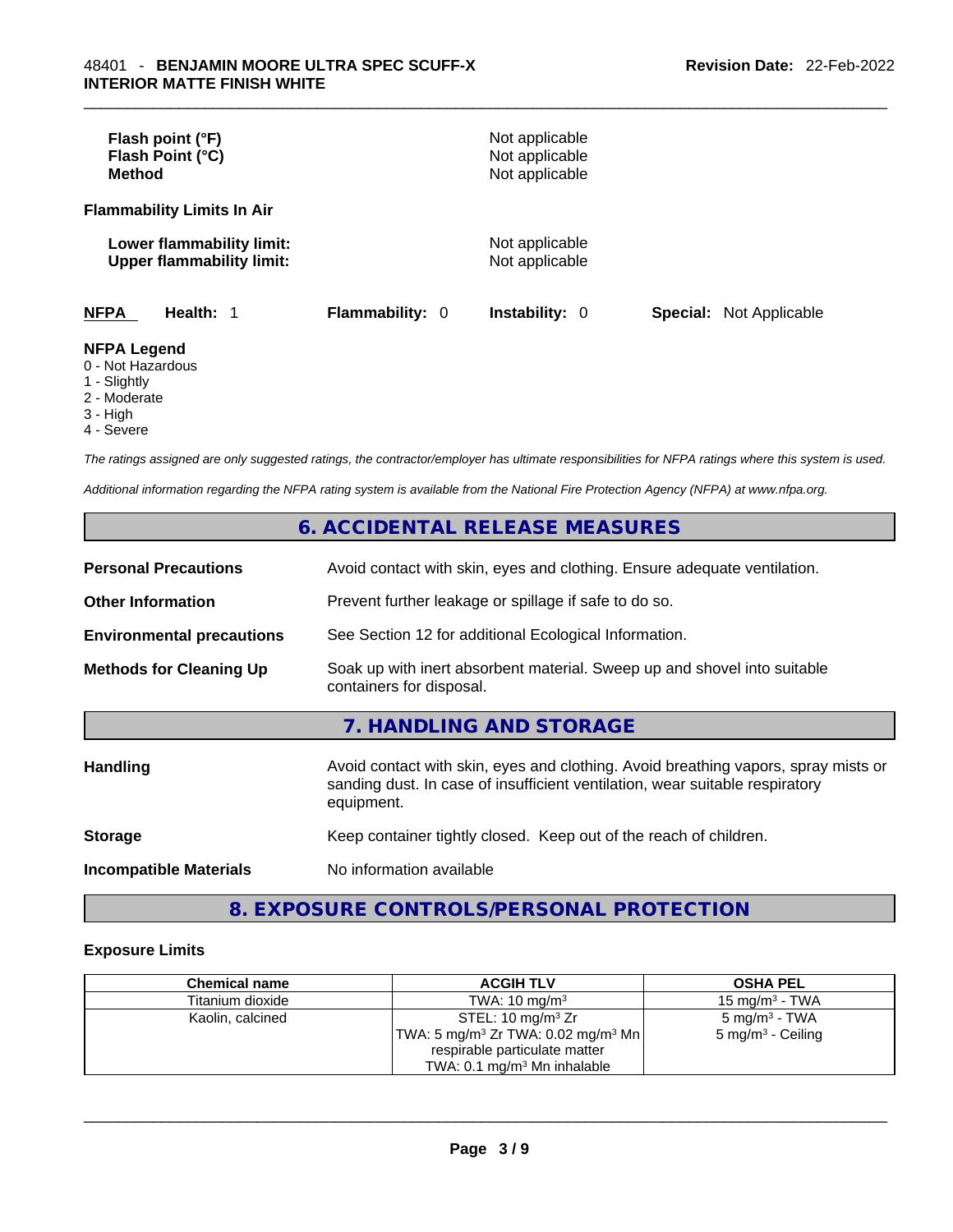|                                                                                                                               | particulate matter                                                                                                                                          |
|-------------------------------------------------------------------------------------------------------------------------------|-------------------------------------------------------------------------------------------------------------------------------------------------------------|
| Legend<br>OSHA - Occupational Safety & Health Administration Exposure Limits<br>N/E - Not Established                         | ACGIH - American Conference of Governmental Industrial Hygienists Exposure Limits                                                                           |
| <b>Engineering Measures</b>                                                                                                   | Ensure adequate ventilation, especially in confined areas.                                                                                                  |
| <b>Personal Protective Equipment</b><br><b>Eye/Face Protection</b><br><b>Skin Protection</b><br><b>Respiratory Protection</b> | Safety glasses with side-shields.<br>Protective gloves and impervious clothing.<br>In case of insufficient ventilation wear suitable respiratory equipment. |
| <b>Hygiene Measures</b>                                                                                                       | Avoid contact with skin, eyes and clothing. Remove and wash contaminated<br>clothing before re-use. Wash thoroughly after handling.                         |

#### **9. PHYSICAL AND CHEMICAL PROPERTIES**

**Appearance** liquid **Odor Odor Odor Odor Odor Odor** *little* **or no odor Odor Threshold** No information available **Density (lbs/gal)** 10.65 - 10.75 **Specific Gravity** 1.28 - 1.30 **pH pH** *No* information available **Viscosity (cps) No information available Solubility(ies)**<br> **No** information available<br> **Water solubility**<br> **Water solubility Evaporation Rate No information available No information available Vapor pressure**  No information available **Vapor pressure No information available Vapor density No information available No information available Wt. % Solids** 50 - 60 **Vol. % Solids** 35 - 45 **Wt. % Volatiles** 40 - 50 **Vol. % Volatiles** 55 - 65 **VOC Regulatory Limit (g/L)** < 100 **Boiling Point (°F) Boiling Point**  $(^{\circ}C)$  100 **Freezing point (°F)** 32 **Freezing Point (°C)** 0 **Flash point (°F)**<br> **Flash Point (°C)**<br> **Flash Point (°C)**<br> **C Flash Point (°C) Method** Not applicable **Flammability (solid, gas)** Not applicable **Upper flammability limit:** Not applicable **Lower flammability limit:** Not applicable **Autoignition Temperature (°F)**<br> **Autoignition Temperature (°C)** No information available **Autoignition Temperature (°C) Decomposition Temperature (°F)** No information available **Decomposition Temperature (°C)**<br> **Partition coefficient Partition available**<br>
No information available **Partition coefficient**No information available \_\_\_\_\_\_\_\_\_\_\_\_\_\_\_\_\_\_\_\_\_\_\_\_\_\_\_\_\_\_\_\_\_\_\_\_\_\_\_\_\_\_\_\_\_\_\_\_\_\_\_\_\_\_\_\_\_\_\_\_\_\_\_\_\_\_\_\_\_\_\_\_\_\_\_\_\_\_\_\_\_\_\_\_\_\_\_\_\_\_\_\_\_

**No information available**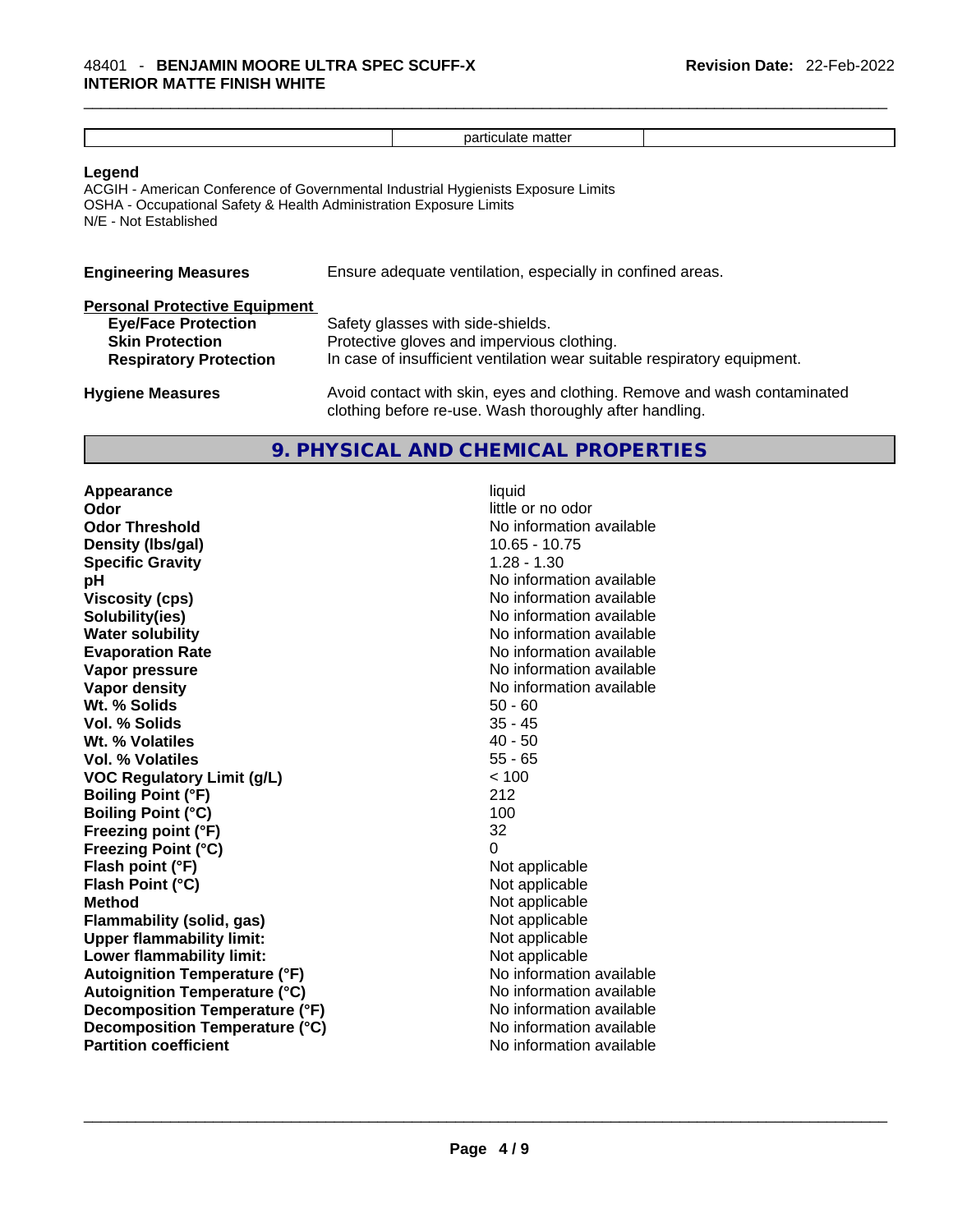|                                                                                                                                                                                                                                                                                                                                                                                                                         |                                                                                                                                                                                                                                                                                                                                                            | <b>10. STABILITY AND REACTIVITY</b>                                                                                                                                                                                |
|-------------------------------------------------------------------------------------------------------------------------------------------------------------------------------------------------------------------------------------------------------------------------------------------------------------------------------------------------------------------------------------------------------------------------|------------------------------------------------------------------------------------------------------------------------------------------------------------------------------------------------------------------------------------------------------------------------------------------------------------------------------------------------------------|--------------------------------------------------------------------------------------------------------------------------------------------------------------------------------------------------------------------|
| Reactivity                                                                                                                                                                                                                                                                                                                                                                                                              |                                                                                                                                                                                                                                                                                                                                                            | Not Applicable                                                                                                                                                                                                     |
| <b>Chemical Stability</b>                                                                                                                                                                                                                                                                                                                                                                                               |                                                                                                                                                                                                                                                                                                                                                            | Stable under normal conditions.                                                                                                                                                                                    |
| <b>Conditions to avoid</b>                                                                                                                                                                                                                                                                                                                                                                                              |                                                                                                                                                                                                                                                                                                                                                            | Prevent from freezing.                                                                                                                                                                                             |
| <b>Incompatible Materials</b>                                                                                                                                                                                                                                                                                                                                                                                           |                                                                                                                                                                                                                                                                                                                                                            | No materials to be especially mentioned.                                                                                                                                                                           |
| <b>Hazardous Decomposition Products</b>                                                                                                                                                                                                                                                                                                                                                                                 |                                                                                                                                                                                                                                                                                                                                                            | None under normal use.                                                                                                                                                                                             |
| Possibility of hazardous reactions                                                                                                                                                                                                                                                                                                                                                                                      |                                                                                                                                                                                                                                                                                                                                                            | None under normal conditions of use.                                                                                                                                                                               |
|                                                                                                                                                                                                                                                                                                                                                                                                                         |                                                                                                                                                                                                                                                                                                                                                            | 11. TOXICOLOGICAL INFORMATION                                                                                                                                                                                      |
| <b>Product Information</b>                                                                                                                                                                                                                                                                                                                                                                                              |                                                                                                                                                                                                                                                                                                                                                            |                                                                                                                                                                                                                    |
| Information on likely routes of exposure                                                                                                                                                                                                                                                                                                                                                                                |                                                                                                                                                                                                                                                                                                                                                            |                                                                                                                                                                                                                    |
| <b>Principal Routes of Exposure</b>                                                                                                                                                                                                                                                                                                                                                                                     |                                                                                                                                                                                                                                                                                                                                                            | Eye contact, skin contact and inhalation.                                                                                                                                                                          |
| <b>Acute Toxicity</b>                                                                                                                                                                                                                                                                                                                                                                                                   |                                                                                                                                                                                                                                                                                                                                                            |                                                                                                                                                                                                                    |
|                                                                                                                                                                                                                                                                                                                                                                                                                         |                                                                                                                                                                                                                                                                                                                                                            |                                                                                                                                                                                                                    |
| <b>Product Information</b>                                                                                                                                                                                                                                                                                                                                                                                              | No information available                                                                                                                                                                                                                                                                                                                                   |                                                                                                                                                                                                                    |
| Symptoms related to the physical, chemical and toxicological characteristics                                                                                                                                                                                                                                                                                                                                            |                                                                                                                                                                                                                                                                                                                                                            |                                                                                                                                                                                                                    |
| Symptoms                                                                                                                                                                                                                                                                                                                                                                                                                | No information available                                                                                                                                                                                                                                                                                                                                   |                                                                                                                                                                                                                    |
|                                                                                                                                                                                                                                                                                                                                                                                                                         |                                                                                                                                                                                                                                                                                                                                                            | Delayed and immediate effects as well as chronic effects from short and long-term exposure                                                                                                                         |
| Eye contact<br><b>Skin contact</b><br>Inhalation<br><b>Ingestion</b><br><b>Sensitization</b><br><b>Neurological Effects</b><br><b>Mutagenic Effects</b><br><b>Reproductive Effects</b><br><b>Developmental Effects</b><br><b>Target organ effects</b><br><b>STOT - single exposure</b><br><b>STOT - repeated exposure</b><br>Other adverse effects<br><b>Aspiration Hazard</b><br><b>Numerical measures of toxicity</b> | May cause slight irritation.<br>skin and cause irritation.<br>No information available<br>No information available.<br>No information available.<br>No information available.<br>No information available.<br>No information available.<br>No information available.<br>No information available.<br>No information available.<br>No information available | Substance may cause slight skin irritation. Prolonged or repeated contact may dry<br>May cause irritation of respiratory tract.<br>Ingestion may cause gastrointestinal irritation, nausea, vomiting and diarrhea. |
|                                                                                                                                                                                                                                                                                                                                                                                                                         |                                                                                                                                                                                                                                                                                                                                                            |                                                                                                                                                                                                                    |
|                                                                                                                                                                                                                                                                                                                                                                                                                         |                                                                                                                                                                                                                                                                                                                                                            |                                                                                                                                                                                                                    |

**The following values are calculated based on chapter 3.1 of the GHS document**

**ATEmix (oral)** 32656 mg/kg \_\_\_\_\_\_\_\_\_\_\_\_\_\_\_\_\_\_\_\_\_\_\_\_\_\_\_\_\_\_\_\_\_\_\_\_\_\_\_\_\_\_\_\_\_\_\_\_\_\_\_\_\_\_\_\_\_\_\_\_\_\_\_\_\_\_\_\_\_\_\_\_\_\_\_\_\_\_\_\_\_\_\_\_\_\_\_\_\_\_\_\_\_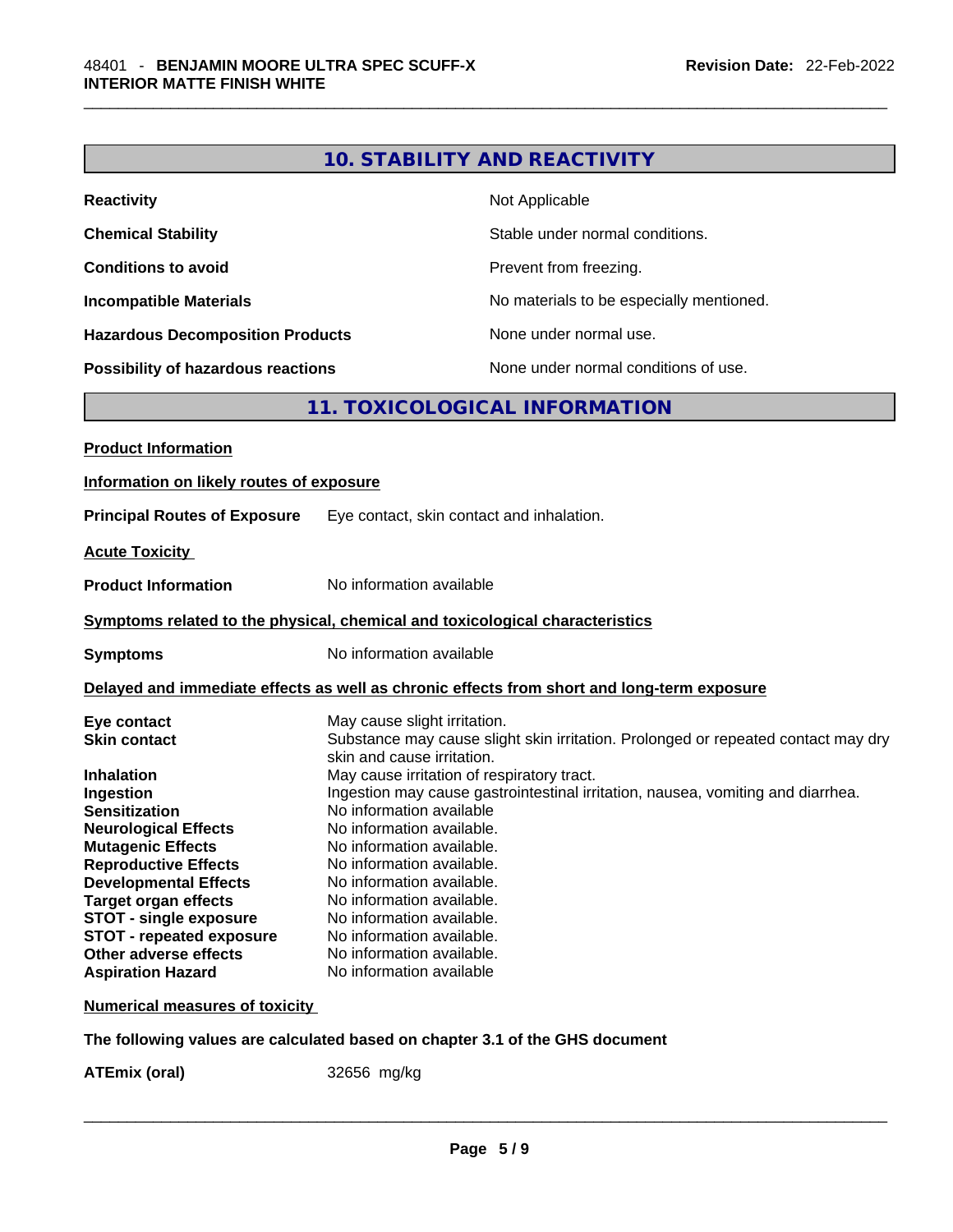#### **ATEmix (dermal)** 135099 mg/kg

#### **Component Information**

| Chemical name                                                                                 | Oral LD50             | Dermal LD50            | Inhalation LC50       |
|-----------------------------------------------------------------------------------------------|-----------------------|------------------------|-----------------------|
| Titanium dioxide                                                                              | $> 10000$ mg/kg (Rat) |                        |                       |
| 13463-67-7                                                                                    |                       |                        |                       |
| Propanoic acid, 2-methyl-,<br>monoester with<br>2,2,4-trimethyl-1,3-pentanediol<br>25265-77-4 | $= 3200$ mg/kg (Rat)  | $> 15200$ mg/kg (Rat)  |                       |
| Sodium C14-C16 olefin sulfonate<br>68439-57-6                                                 | $= 2220$ mg/kg (Rat)  | $> 740$ mg/kg (Rabbit) | $> 52$ mg/L (Rat) 4 h |

#### **Chronic Toxicity**

#### **Carcinogenicity**

*The information below indicates whether each agency has listed any ingredient as a carcinogen:.* 

| <b>Chemical name</b>    | <b>IARC</b>          | <b>NTP</b> | OSHA   |
|-------------------------|----------------------|------------|--------|
|                         | 2B<br>Possible Human |            | Listed |
| ' Titanium 、<br>dioxide | Carcinoɑen           |            |        |

• Although IARC has classified titanium dioxide as possibly carcinogenic to humans (2B), their summary concludes: "No significant exposure to titanium dioxide is thought to occur during the use of products in which titanium dioxide is bound to other materials, such as paint."

#### **Legend**

IARC - International Agency for Research on Cancer NTP - National Toxicity Program OSHA - Occupational Safety & Health Administration

**12. ECOLOGICAL INFORMATION** 

#### **Ecotoxicity Effects**

The environmental impact of this product has not been fully investigated.

#### **Product Information**

#### **Acute Toxicity to Fish**

No information available

#### **Acute Toxicity to Aquatic Invertebrates**

No information available

#### **Acute Toxicity to Aquatic Plants**

No information available

#### **Persistence / Degradability**

No information available.

#### **Bioaccumulation**

# There is no data for this product. \_\_\_\_\_\_\_\_\_\_\_\_\_\_\_\_\_\_\_\_\_\_\_\_\_\_\_\_\_\_\_\_\_\_\_\_\_\_\_\_\_\_\_\_\_\_\_\_\_\_\_\_\_\_\_\_\_\_\_\_\_\_\_\_\_\_\_\_\_\_\_\_\_\_\_\_\_\_\_\_\_\_\_\_\_\_\_\_\_\_\_\_\_ **Mobility in Environmental Media**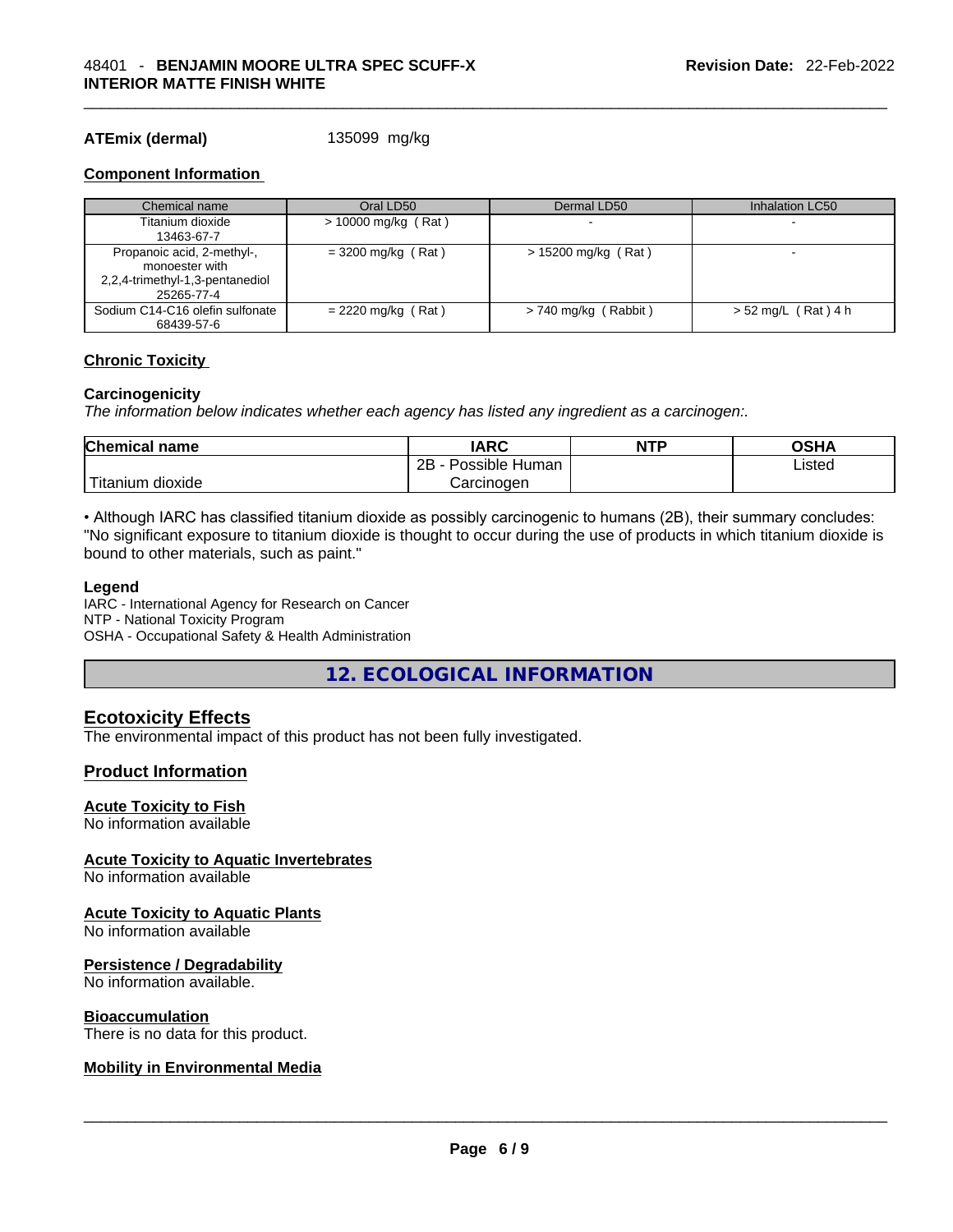No information available.

#### **Ozone**

No information available

#### **Component Information**

#### **Acute Toxicity to Fish**

Titanium dioxide LC50: > 1000 mg/L (Fathead Minnow - 96 hr.)

#### **Acute Toxicity to Aquatic Invertebrates**

No information available

#### **Acute Toxicity to Aquatic Plants**

No information available

|                                                  | 13. DISPOSAL CONSIDERATIONS                                                                                                                                                                                               |
|--------------------------------------------------|---------------------------------------------------------------------------------------------------------------------------------------------------------------------------------------------------------------------------|
| <b>Waste Disposal Method</b>                     | Dispose of in accordance with federal, state, and local regulations. Local<br>requirements may vary, consult your sanitation department or state-designated<br>environmental protection agency for more disposal options. |
|                                                  | 14. TRANSPORT INFORMATION                                                                                                                                                                                                 |
| <b>DOT</b>                                       | Not regulated                                                                                                                                                                                                             |
| <b>ICAO / IATA</b>                               | Not regulated                                                                                                                                                                                                             |
| <b>IMDG / IMO</b>                                | Not regulated                                                                                                                                                                                                             |
|                                                  | <b>15. REGULATORY INFORMATION</b>                                                                                                                                                                                         |
| <b>International Inventories</b>                 |                                                                                                                                                                                                                           |
| <b>TSCA: United States</b><br><b>DSL: Canada</b> | Yes - All components are listed or exempt.<br>No - Not all of the components are listed.<br>One or more component is listed on NDSL.                                                                                      |
| <b>Federal Regulations</b>                       |                                                                                                                                                                                                                           |
|                                                  |                                                                                                                                                                                                                           |

#### **SARA 311/312 hazardous categorization**

| Acute health hazard               | No |
|-----------------------------------|----|
| Chronic Health Hazard             | Nο |
| Fire hazard                       | No |
| Sudden release of pressure hazard | Nο |
| Reactive Hazard                   | N٥ |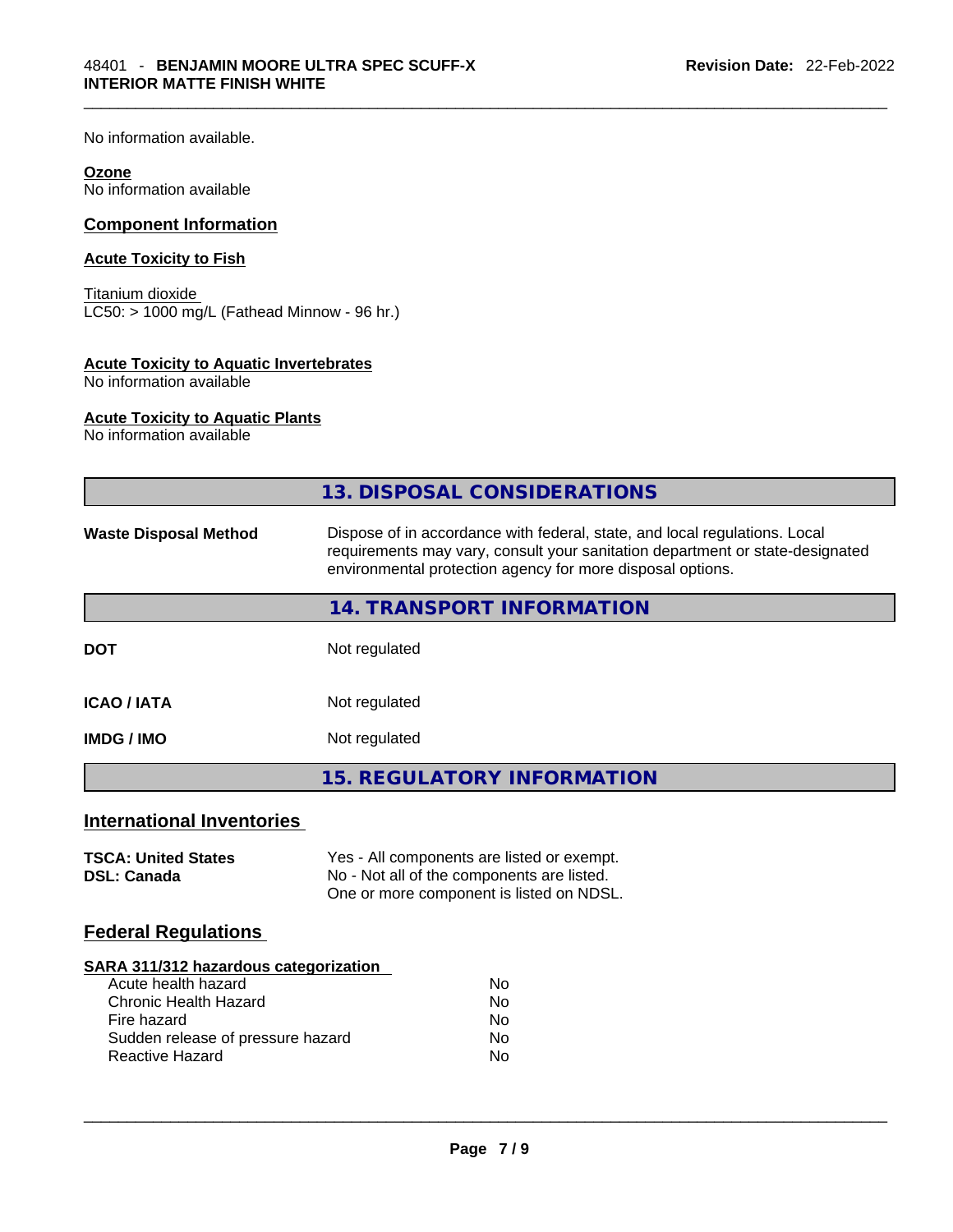#### **SARA 313**

Section 313 of Title III of the Superfund Amendments and Reauthorization Act of 1986 (SARA). This product contains a chemical or chemicals which are subject to the reporting requirements of the Act and Title 40 of the Code of Federal Regulations, Part 372:

| <b>Chemical name</b>                                                                                                    | CAS No.    | Weight-% | <b>CERCLA/SARA 313</b><br>(de minimis concentration) |  |
|-------------------------------------------------------------------------------------------------------------------------|------------|----------|------------------------------------------------------|--|
| Kaolin, calcined                                                                                                        | 66402-68-4 | $1 - 5$  | 1.0                                                  |  |
| Clean Air Act, Section 112 Hazardous Air Pollutants (HAPs) (see 40 CFR 61)<br>This product contains the following HAPs: |            |          |                                                      |  |
| <b>Chemical name</b>                                                                                                    | CAS No.    | Weight-% | <b>Hazardous Air Pollutant</b><br>(HAP)              |  |
| Kaolin, calcined                                                                                                        | 66402-68-4 | $1 - 5$  | ∟isted                                               |  |

#### **US State Regulations**

#### **California Proposition 65**

**WARNING:** This product can expose you to chemicals including Titanium dioxide, which are known to the State of California to cause cancer, and Ethylene glycol which are known to the State of California to cause birth defects or other reproductive harm. For more information go to www.P65Warnings.ca.gov

#### **State Right-to-Know**

| <b>Chemical</b><br>l name | <b>Massachusetts</b> | New<br>. Jersev | Pennsylvania |
|---------------------------|----------------------|-----------------|--------------|
| ⊺itanium<br>dioxide       |                      |                 |              |
| Kaolin.<br>calcined       |                      |                 |              |

**Legend**

X - Listed

**16. OTHER INFORMATION** 

**HMIS** - **Health:** 1 **Flammability:** 0 **Reactivity:** 0 **PPE:** -

#### **HMIS Legend**

- 0 Minimal Hazard
- 1 Slight Hazard
- 2 Moderate Hazard
- 3 Serious Hazard
- 4 Severe Hazard
- \* Chronic Hazard
- X Consult your supervisor or S.O.P. for "Special" handling instructions.

Note: The PPE rating has intentionally been left blank. Choose appropriate PPE that will protect employees from the hazards the material will